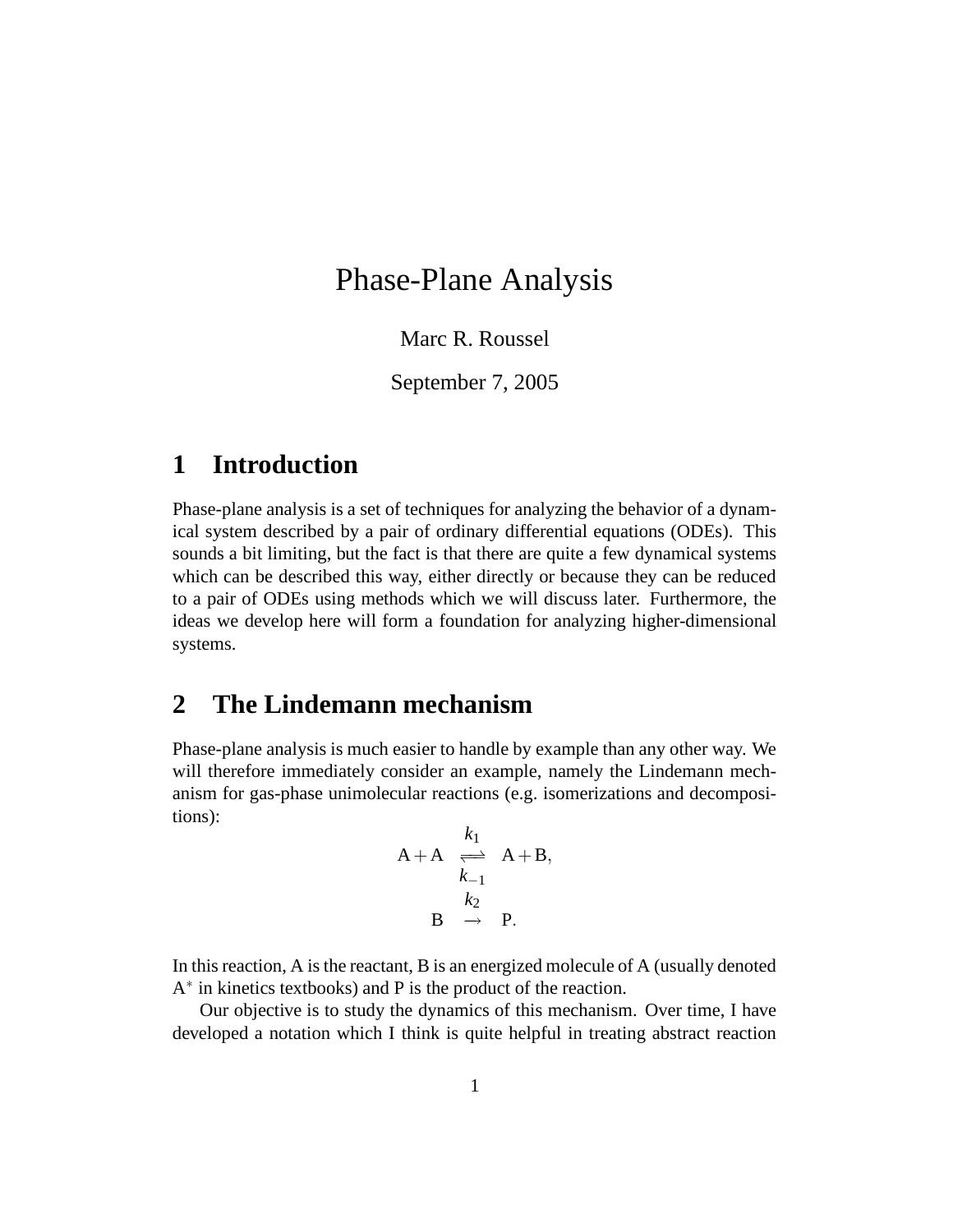mechanisms. I simply denote the concentration of a species by the equivalent upper-case letter. Thus *A* is the concentration of A, which chemists would normally write [A]. Note that concentrations and pressures are proportional to each other, so that we don't have to distinguish these. One obvious advantage of this notation is that it saves us writing a lot of square brackets. The other will become clear in due course.

According to the law of mass action, the rate equations for this mechanism are

$$
\frac{dA}{dt} = -k_1 A^2 + k_{-1} A B, \qquad (1a)
$$

$$
\frac{dB}{dt} = k_1 A^2 - k_{-1} A B - k_2 B, \tag{1b}
$$

$$
\frac{dP}{dt} = k_2 B. \tag{1c}
$$

This is a dynamical system. The differential equations give the rule for evolving this system forward in time. The state space is the concentration vector  $(A, B, P)$ . However, we don't need all three of these concentrations to fully define the state of the system. Why? Note that

$$
\frac{dA}{dt} + \frac{dB}{dt} + \frac{dP}{dt} = 0.
$$

Since

$$
\frac{dA}{dt} + \frac{dB}{dt} + \frac{dP}{dt} = \frac{d}{dt}(A + B + P),
$$

we can conclude that  $A + B + P$  is a constant. Since we normally start experiments with just pure A, this constant is the initial amount of A, usually denoted *A*0:

$$
A + B + P = A_0. \tag{2}
$$

We can therefore eliminate (say) *P* from our set of equations. This is a convenient choice since the product-forming step is treated as irreversible<sup>1</sup> so that *P* doesn't appear in any of our ODEs. If this were not the case, we would just solve equation 2 for *P* and substitute the result into the ODEs for *A* and *B*. In any event, our original dynamical system therefore reduces to just two equations, namely equations

<sup>&</sup>lt;sup>1</sup>This is a good approximation for many reactions, but is inconsistent with the law of microscopic reversibility.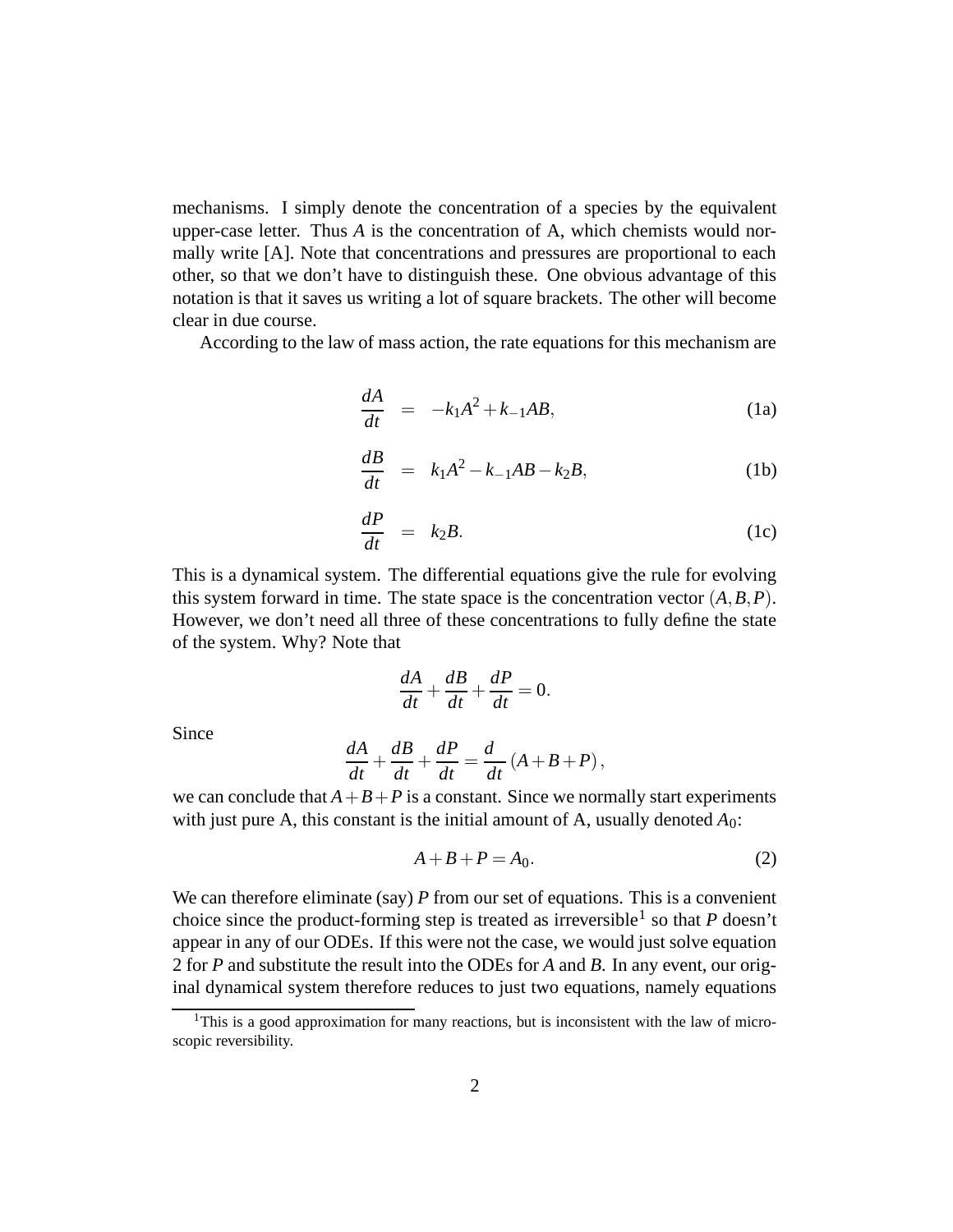1a and 1b. If at some point we want to calculate *P*, we can get it from equation 2. In other words, the minimum number of variables required to describe the behavior of the Lindemann mechanism is two, which are most conveniently chosen to be *A* and *B*. The subsystem of the original Lindemann equations 1 consisting of the corresponding two-component state vector and of its equations is itself a dynamical system. This is the system which we will study here.

We were able to eliminate *P* because of mass conservation. We wrote the Lindemann mechanism assuming a single product. The mechanism as we wrote it therefore describes an isomerization. The conservation equation 2 is just a statement that all the atoms of A eventually end up in P after passing through the intermediate form B. Since mass conservation is a universal law, it is always possible to eliminate some variables using this principle. In general, there are as many independent concentrations in a mechanism as there are chemical steps. In the Lindemann mechanism, there are two chemical steps, so we have two independent concentrations. There can be additional variables. For instance, if the reaction is not held at constant temperature, the temperature is also a variable.

### **3 Dimensionless variables**

We could work with equations 1a and 1b exactly as they are. However, it's generally a good idea to rescale the variables. We will talk about rescaling in much more detail later. For now, all we need to know is that rescaling involves a change of measurement scales based on quantities contained within the equations themselves. The result is a set of equations in which all the remaining quantities are dimensionless. There can be many different reasons to rescale equations, and different scalings are appropriate to different purposes. For now, we'll focus on one benefit of scaling: It can reduce the number of parameters (constants) in our equations. This makes analysis a great deal easier.

A scaling analysis starts by writing down the units of all quantities appearing in the equations. The pressures of A and B might be measured in bar, and time could be measure in seconds. (It doesn't actually matter what we pick as our "initial" measurement units.) Then we have

*A, B*: bar *t*: s  

$$
k_1, k_{-1}
$$
: bar<sup>-1</sup>s<sup>-1</sup>  $k_2$ : s<sup>-1</sup>

Next, we try to make up some combinations which define new dimensionless variables. Given our current purpose, it doesn't matter which of several arbitrary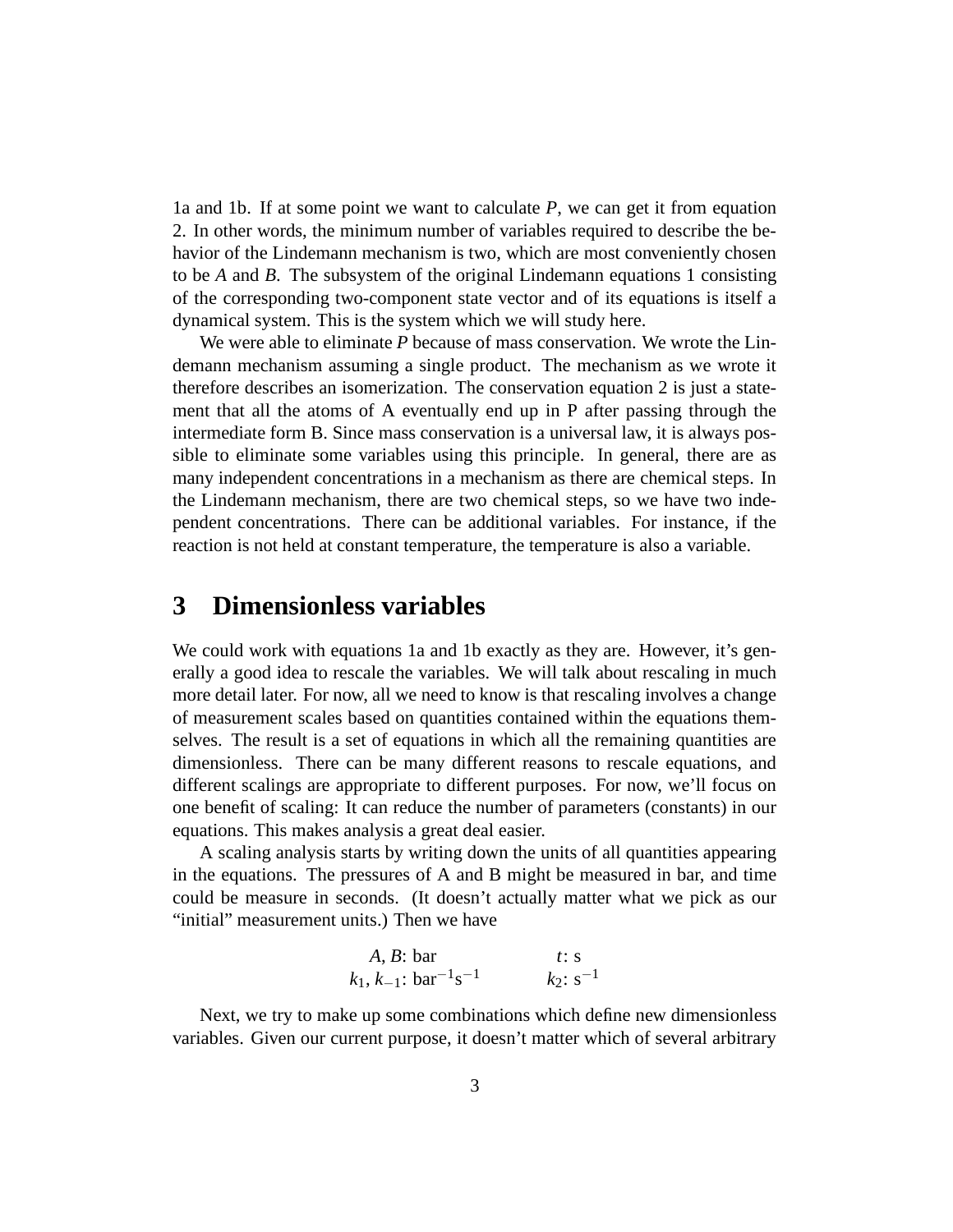choices we make. In order to make it easier to read the equations I'm deriving, I usually use lower-case letters for the dimensionless variables, and something reasonably obvious (e.g.  $\tau$ ) for the dimensionless time. Here are my choices:

$$
a = k_1 A/k_2,
$$
  
\n
$$
b = k_1 B/k_2,
$$
  
\n
$$
\tau = k_2 t.
$$

Next, we substitute our new variables into the original ODEs. For instance, equation 1a becomes

$$
\frac{d\left(\frac{k_2a}{k_1}\right)}{d(\tau/k_2)} = -k_1\left(\frac{k_2a}{k_1}\right)^2 + k_{-1}\left(\frac{k_2a}{k_1}\right)\left(\frac{k_2b}{k_1}\right).
$$
\n
$$
\therefore \frac{da}{d\tau} = -a^2 + \frac{k_{-1}}{k_1}ab.
$$

Note that  $k_{-1}/k_1$  is also a dimensionless parameter. Let's give it a name:

$$
\alpha = k_{-1}/k_1.
$$

The evolution equation for *a* is therefore

$$
\frac{da}{d\tau} = -a^2 + \alpha ab.
$$

We can do the same thing with equation 1b:

$$
\frac{db}{d\tau} = a^2 - \alpha ab - b.
$$

We started out with a system with three parameters (the three rate constants). We're down to one parameter. The number of parameters eliminated is usually equal to the number of different measurement scales in the original equations. In this case, we had pressure and time as our basic units, so we lost two parameters.

Borrowing a notation frequently seen in mechanics, we typically denote the time rate of change of a quantity by a dot. Here, I will use dots to denote the derivative with respect to  $\tau$ . Thus we have

$$
\dot{a} = -a^2 + \alpha ab,\tag{3a}
$$

$$
\dot{b} = a^2 - \alpha ab - b. \tag{3b}
$$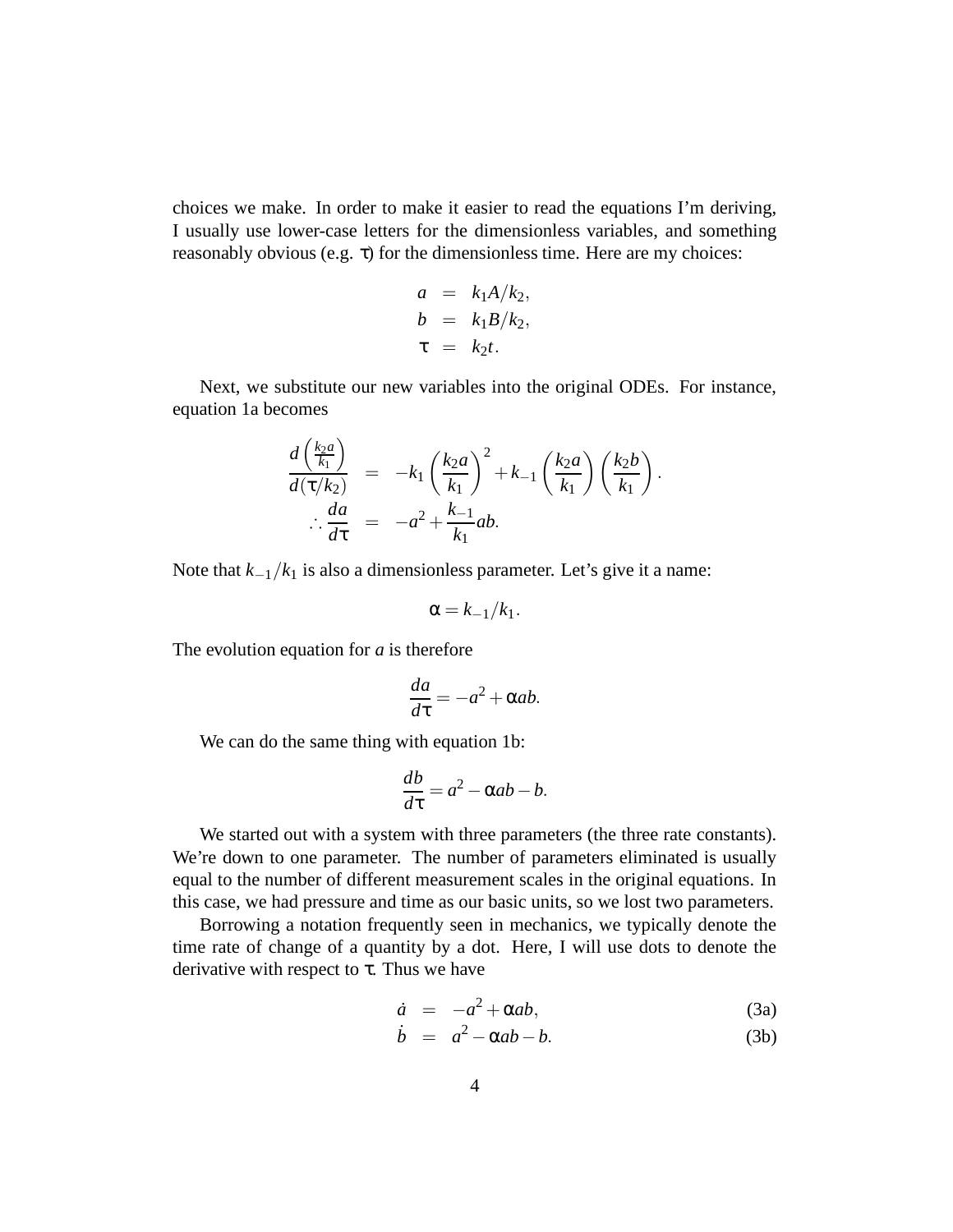### **4 The vector field**

At any time *t*, the state can be represented by a point  $\mathbf{x} = (a, b)$ . Imagine that we plot the state of the system in the  $(a,b)$  plane, a space which we will call the system's **phase space** or, in the two-dimensional case under consideration, the **phase plane**. <sup>2</sup> At any given time, the state is a point in this plane. If we draw the sequence of points through which the system passes as it evolves, we will draw out a continuous curve called a **trajectory** or **orbit**.

Now suppose that we just wanted to roughly sketch the trajectories. We could proceed as follows: Equations 3 give us the magnitude and direction of change of our two variables at any point in the phase plane. In other words, we can think of the vector  $\mathbf{v} = (\dot{a}, \dot{b})$  as a kind of velocity vector for our dynamical system. All we have to do is to follow where these vectors lead us, and we should be able to determine what the trajectory looks like starting from a particular point in the phase plane. Better yet, if we draw a whole bunch of these velocity vectors in our phase plane, we might get a general idea of what all the possible trajectories look like as a set. If we imagine putting a velocity vector at every point in phase space—clearly, we can't do that, but just imagine that we can—then we have the **vector field** corresponding to our dynamical system. The set of all trajectories implied by this vector field is the **flow**.

We started out with a dynamical system, which by definition involves a time evolution. Talking about the shapes of trajectories in the phase plane in some sense takes time out of the picture. Why would we want to do that? It turns out that a lot of the properties of **autonomous** differential equations (ones which don't have an explicit *t* in their right-hand sides) are much easier to understand if we focus on the flow in phase space rather than on the time evolution.

Our vector field has an **equilibrium point**, also known as a **stagnation point** or **steady state**. These terms are all interchangeable and refer to a point where the velocity vector vanishes and where the system can therefore be at rest. We can find the equilibrium point by solving the equations  $\dot{a} = b = 0$ . In this case however, we can recognize the equilibrium point by inspection: It is the point  $(0,0)$ . Identifying equilibria (there can be more than one in some types of systems, although not in closed chemical systems) is an important part of the analysis.

It's fairly easy to draw a representative set of the velocities of our vector field. This can be done using software, but let's try it out by hand to get used to the

<sup>&</sup>lt;sup>2</sup>These terms are borrowed from mechanics. I've never seen an explanation of how the word "phase" got associated with this concept, although I can imagine how it might have happened.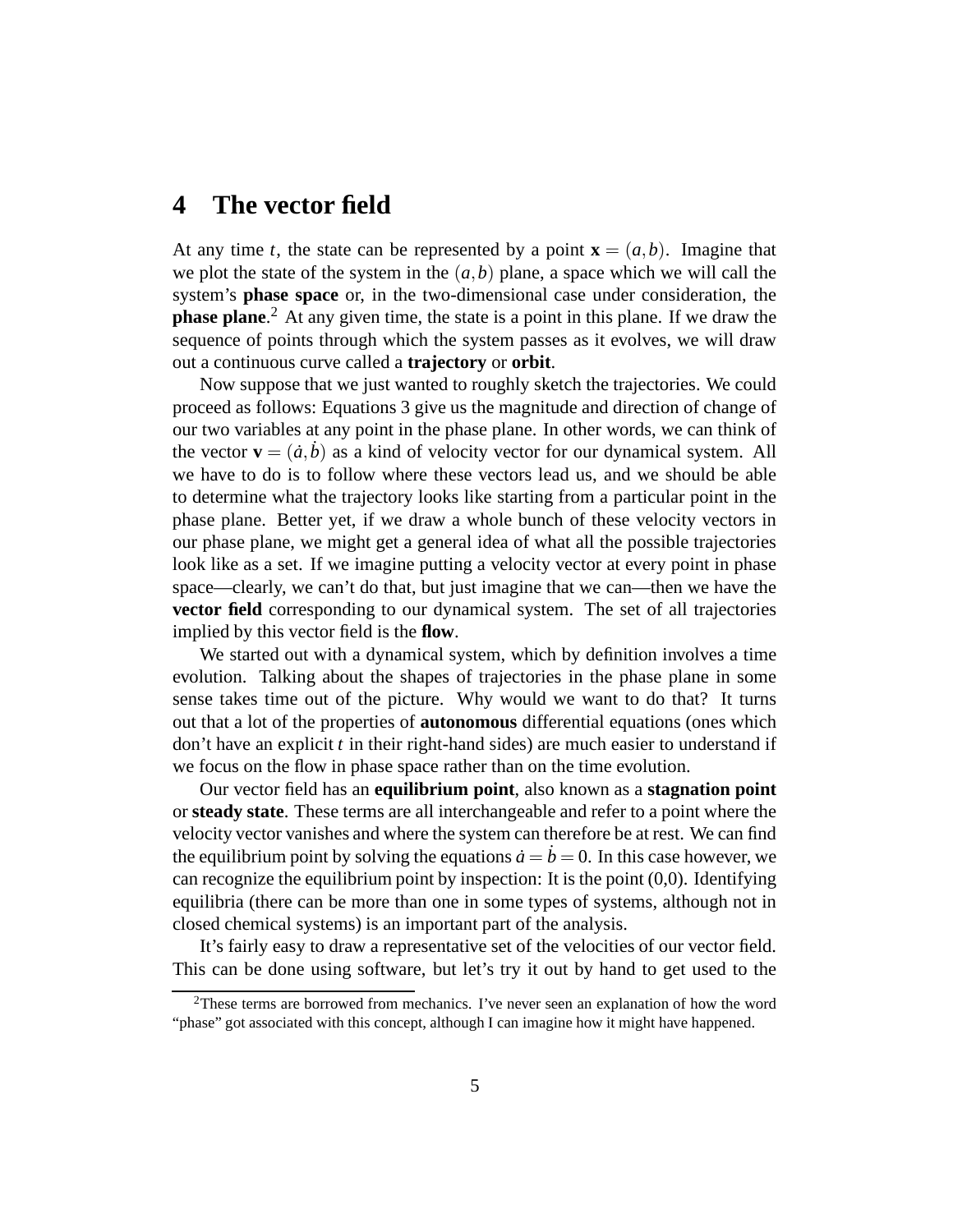

Figure 1: First details of the phase plane behavior of the Lindemann mechanism. The solid curve is the *b* nullcline.

ideas.

Suppose that we start with a set of points along the *a* axis, i.e. points for which  $b = 0$ . The velocity vector along this axis reduces to **v** =  $(-a^2, a^2)$ , i.e. it points up and to the left. If I follow this vector, *a* will decrease and *b* will increase. Eventually (equations 3), the positive and negative terms in  $\dot{b}$  will balance and  $\dot{b}$  will equal zero. This has to happen before  $\dot{a}$  becomes zero, because  $\dot{b}$  has an extra negative term. The trajectory will become momentarily horizontal, while *a* continues to decrease. The time derivative  $\dot{b}$  will then become negative, and the velocity vector will therefore point down and to the left. The curve which separates vectors with the sign pattern  $(-,+)$  from those with sign pattern  $(-,-)$ and on which  $\dot{b} = 0$  can be calculated in the obvious way from equation 3b. We use the subscript *B* to denote this special curve:

$$
b_{\mathcal{B}}=\frac{a^2}{\alpha a+1}.
$$

This curve is called the *b* **nullcline**. The root "cline" has to do with slopes. The meaning of this word is thus clear: It is the curve on which *b* (in this case) has a zero slope. Figure 1 shows the arrows we have described so far, along with the *b* nullcline. Note that I didn't bother to draw all the arrows to scale. In principle,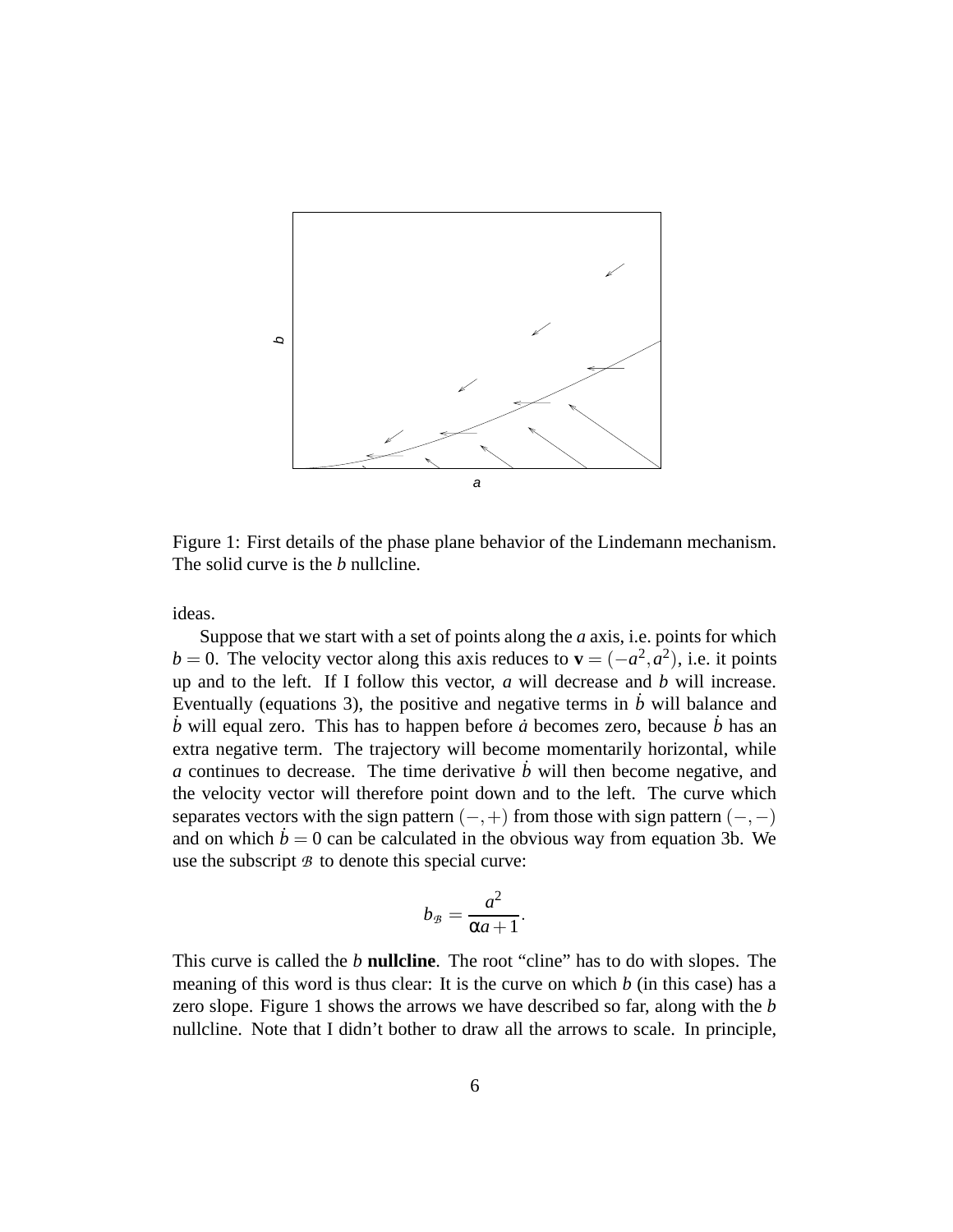

Figure 2: Rough vector field for the Lindemann mechanism. The solid curve is the *b* nullcline while the dashed curve is the *a* nullcline.

we should, but in practice it's usually good enough just to have them pointing in the right directions.

What happens if we consider a point on the *b* axis? Since  $a = 0$  there, the velocity vector is (0,−*b*). In other words, if you're right on the *b* axis, you move straight down. This doesn't tell us much. Imagine instead starting just *off* the *b* axis, with a small value of *a*. Then,  $\mathbf{v} \approx (\alpha ab, -\alpha ab - b)$ , i.e. it points to the right and down. The  $a^2$  terms which we are neglecting will grow as the system moves away from the *b* axis. Given the physical interpretation of the model, the variable *a* can't grow forever. Eventually, the term  $-a^2$  in equation 3a will balance the positive term  $\alpha$ *ab*. At that point,  $da/d\tau$  will pass through zero, which corresponds to a momentarily vertical trajectory segment, and then *a* will start to decrease. This will happen when the trajectory crosses the *a* nullcline, which we obtain by setting the right-hand side of equation 3a equal to zero. Again, we use *A* to indicate the nullcline:

$$
b_{\mathcal{A}}=a/\alpha.
$$

We can now complete our velocity vector field, shown in figure 2.

We're now almost ready to sketch the trajectories. We just need one more simple idea from the theory of differential equations before we proceed, namely that trajectories can't cross. This is easy to see: At each point in the phase plane,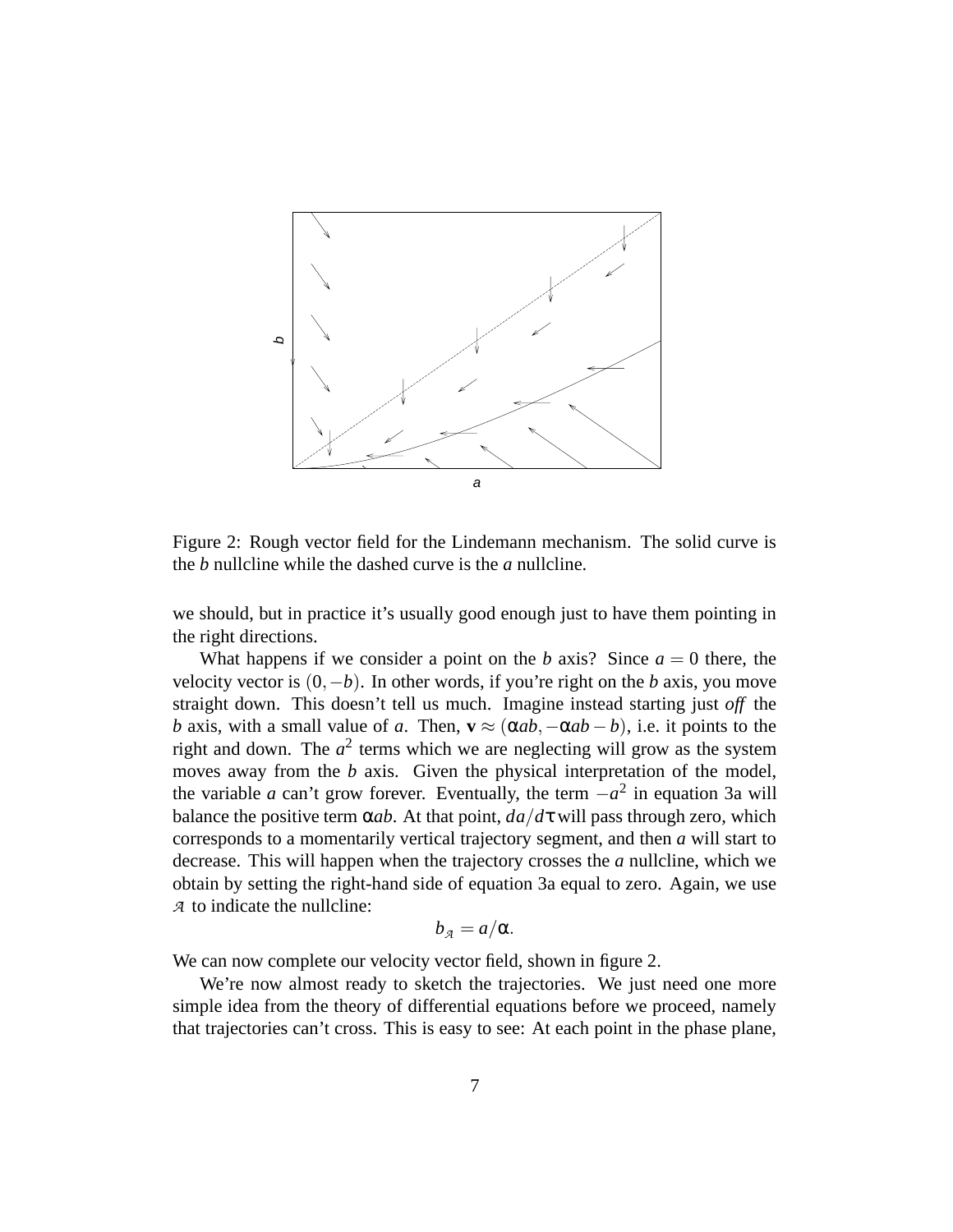

Figure 3: Completed phase-plane sketch for the Lindemann mechanism. The roughly drawn lines are approximate trajectories. Note that, no matter where we start from, the trajectories are funneled into the region between the two nullclines.

there is a unique velocity vector determined by the differential equations. Suppose that it were possible for two trajectories to cross. This would mean that there would be points in the plane from which it was possible to go in two directions, i.e. that the velocity vector was *not* uniquely defined by the coordinates in phase space. Since this isn't the case, trajectories can't cross. All we have to do now is to follow the arrows while avoiding trajectory crossings. A rough sketch of the trajectories produced by this method is shown in figure 3. It is clear from our sketch that, no matter where we start from, the trajectories end up between the two nullclines.<sup>3</sup> Moreover, they must end up at the equilibrium point. In other words, we have determined that the equilibrium point is a **stable attractor**, i.e. a point which, once reached, the system can never leave, even if we allow for small disturbances which might occasionally push the system away from equilibrium. In fact, the equilibrium point in this mechanism is clearly an attractor for the entire positive quadrant. (We haven't analyzed the behavior in the negative quadrant since it isn't physically relevant.)

<sup>3</sup>Some authors refer to the region between the two nullclines as a **funnel** which drains into the equilibrium point.